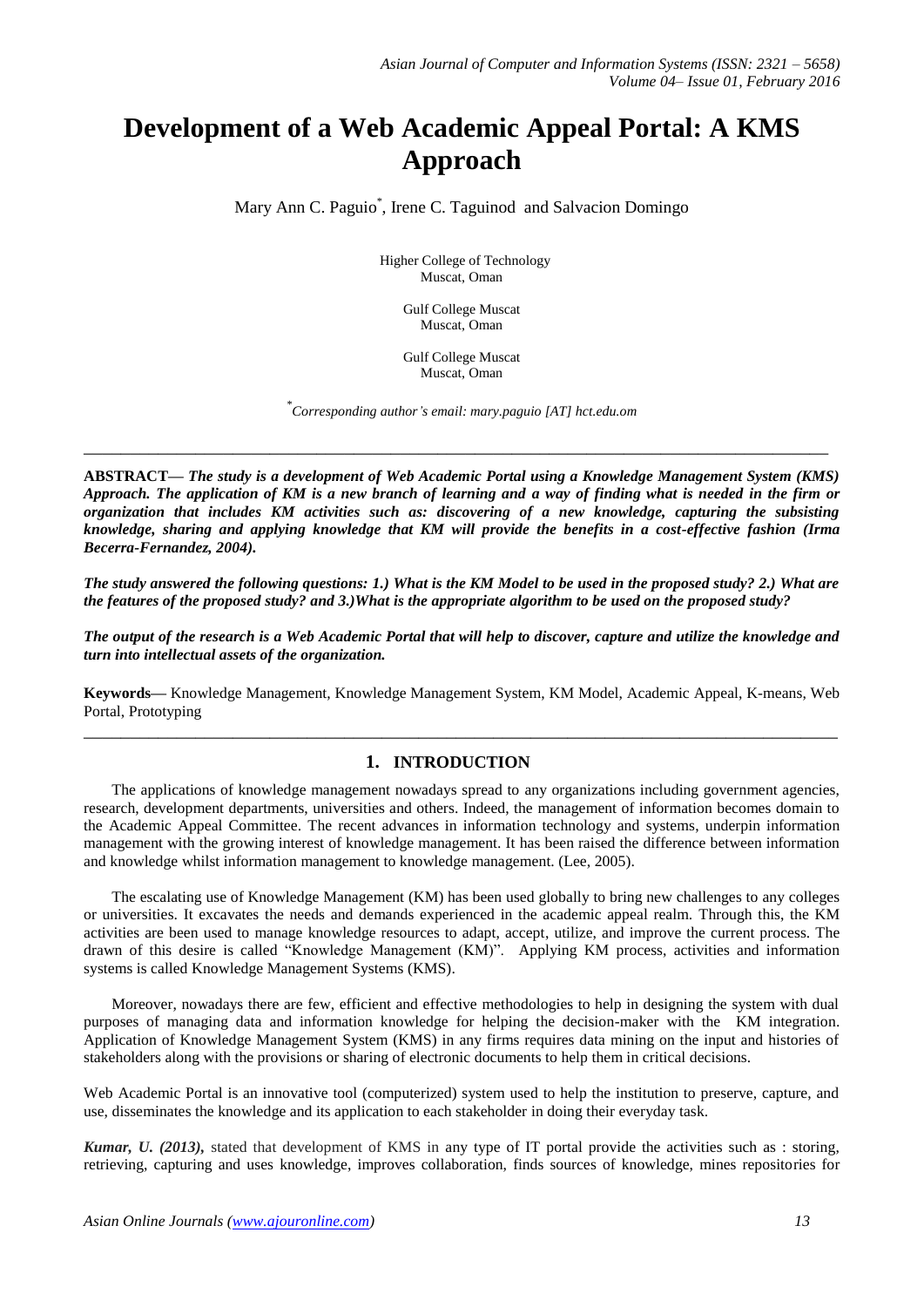hidden knowledge, and enhances the KM process. Thus, the primary objective to increase the level of organization's effectiveness is to convey knowledge from the past to be used in present activities.

Applying KM specifically in preserving of knowledge in any Higher Educational Institution (HEI) in Gulf Country including Sultanate of Oman is very essential. It gives the great impact as the universities discovered the knowledge from their resources and becomes an organization's intellectual asset. KM can be used as an organizational asset's when the students filed an appeal to raise their problem in grades or marks. Grades or Marks is value that the students obtain during his/her study after completing specific subject or course. Projection on the number of students who will apply for the appeal on the next semester is a great prospective of preserving the captured knowledge. It becomes intellectual capital assets of its colleges or universities.

College or Universities is the important key factor of the student's to form the student's sense of well-being safety in terms of complaints, problem, issues or concern related to the involvement in the college or university. In order to change such things the student can file a complaint or an appeal. Academic Appeal is a procedure which allows the students in certain circumstances to ask for a review of a decision relating to the grades or academic progress. It comes as a formal request brought by the student to change the grade, to re-sit, make-up, file complaint and other issues of standards of academic industry. Students have the right to receive the clear explanation with valid proof to ensure efficient and orderly investigation is done on their part.

Currently, managing an appeal system in any college or universities in Oman provides a tedium work because it varies in different kinds of appeal that gives more complicated in terms of decision making before getting the initial approval from the stakeholders. The proponents choose the Academic Appeal because of discovering the chances to define the needs and demands of appeal domain in terms of organizing, discovering, and sharing the knowledge with the KM integration's conformance with the standards of academic industry.

# **2. THEORETICAL AND CONCEPTUAL FRAMEWORK OF THE STUDY**

Web Academic Appeal Portal System is the solution to the needs and demands of Appeal Committee members as to replace the manual system. *Frost,* discussed the model of KM (see figure 1) that attempts to offer a more realistic overview of the KM process. It has three broad categories overlapped and interacts with one another. It further shows which of the three categories are more people oriented or more technology focused. Seemingly, knowledge sharing is technology focused*. (Frost, 2010).*



**Figure 1. –** KM Model by Botha – Frost (2010)

The KM Model by Botha is the theoretical framework in the study because it shows how the flows of KM activities are done in academic appeal domain with the KM approach. The KM activities are overlapped to one another that include knowledge creation & sensing, knowledge organizing & capture, and knowledge sharing & dissemination.

The proponents designed a conceptual framework that is used to provide the basis of understanding and showing the relationships of how the existing and proposed system works. In the figure 2 diagram as shown below, the readers would find it easier to understand the existing and the proposed software.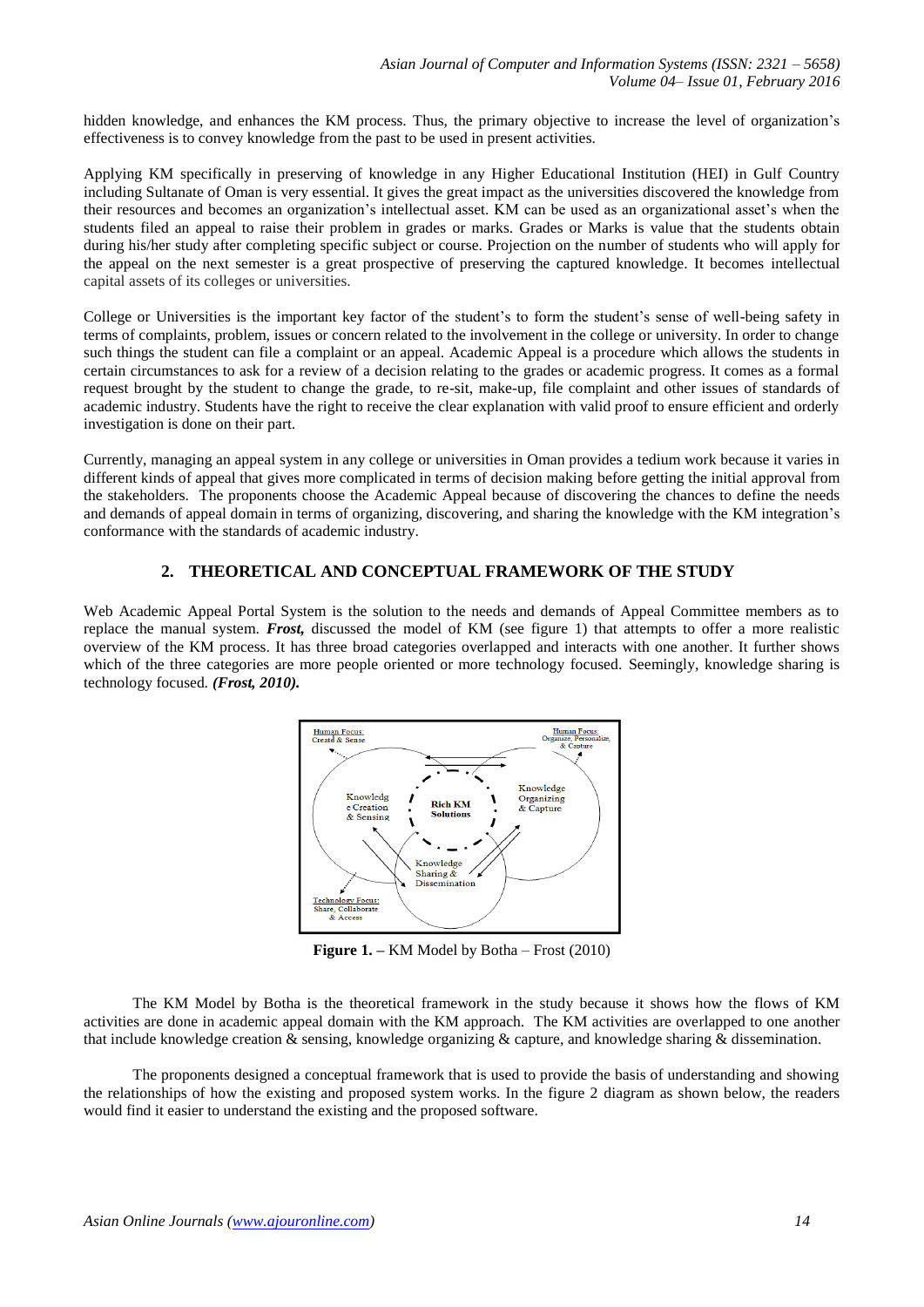

**Figure 2-** Conceptual Framework of the Study

#### **Students**

The students can file an appeal by filling-in the re-sit, make-up and appeal against exam result form. The system automatically projects the students who are eligible to file an appeal for re-sit, make-up and against exam result. The students' grade last semester will be the supplied information for satisfying the eligibility of appeals and clustered accordingly.

## **KM Model**

The KM Model that the proponents will use is KM Model from Botha. The model showed KM Process such as knowledge creation & sensing, knowledge organizing & capture, and knowledge sharing & dissemination. The KM process needs to work together by identifying the knowledge creation in terms of projection and organizing it in an orderly manner before sharing to the stakeholders.

#### **Web Academic Appeal Portal**

It represents the system or software as a KM solution. It includes the features such as: clustering, automatic projection, e-mail notification, audit trail for approval of appeal and printing of appeal reports.

#### **Decision-Maker**

It represents people who will decide to allow students to file the re-sit, makeup and against exam result through a projection, but still the final approval of decisions depends on the decision maker of an Appeal Committee.

## **3. STATEMENT OF THE PROBLEM**

This study would like to develop a Web Academic Appeal Portal System using Knowledge Management Approach.

*Specifically, the proponents formulate the following problems:* 

- **1.** What is the KM Model to be used in the proposed study?
- **2.** What are the features of the proposed study?
- **3.** What are the appropriate algorithms to be used on the proposed study?

# **4. METHOD USED IN DEVELOPING THE SYSTEM**

Methodology is one of the most important steps towards software development where it comprises to the proponent's strategic planning towards the life cycle of the system being developed. This is a step-by-step discussion of the methodology adaptation. The method that was used in developing the software is prototype paradigm or sometimes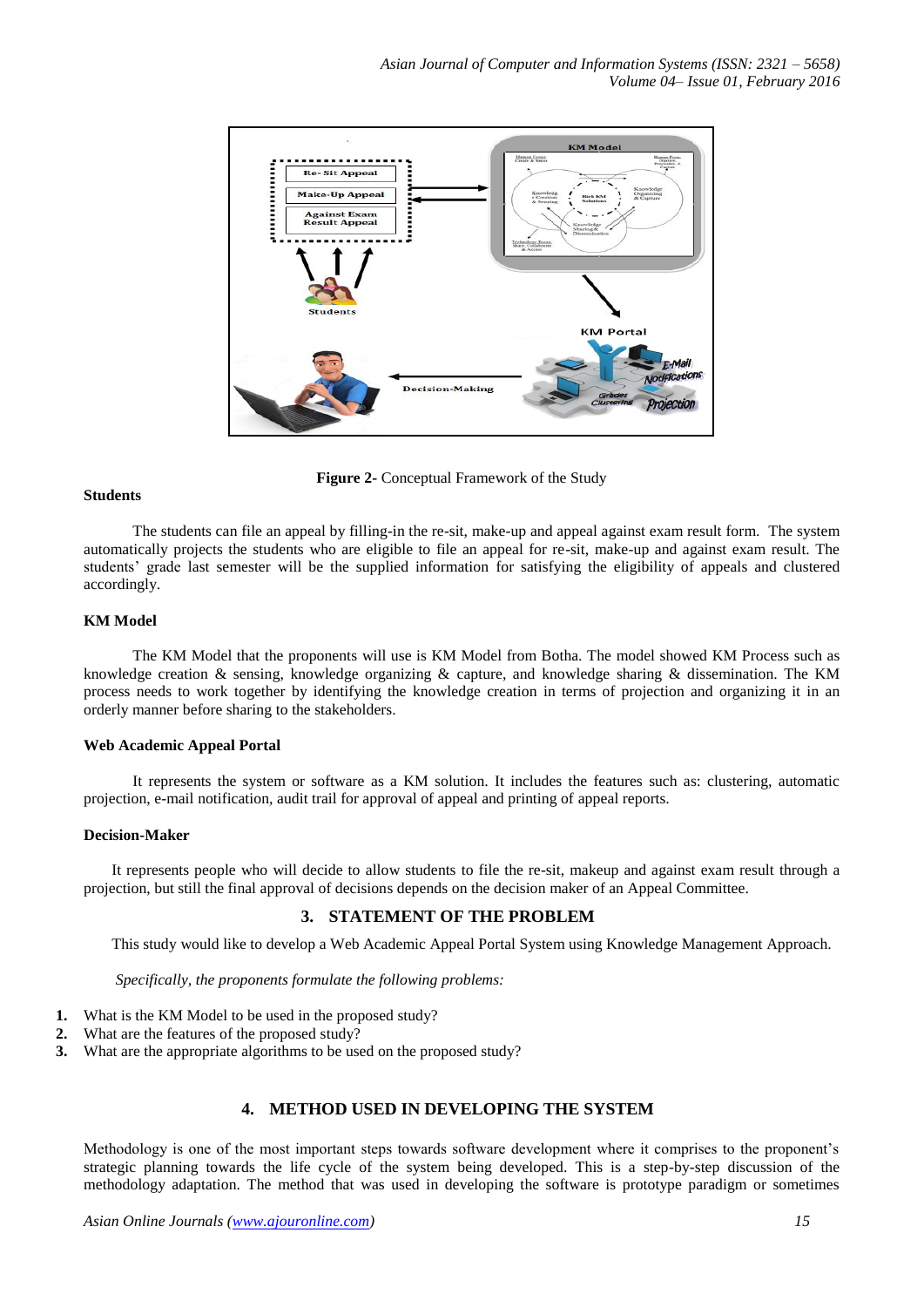called as rapid prototyping. It is one of the effective approaches used in the development that can perform in an existing simulation before committing to a complete rework effort.

*Pressman (2010)* stated that *Prototyping* paradigm begins with communication. The prototype is then deployed and evaluated by stakeholders, who provide feedback that is used to further refine requirements. It also defines the overall objectives of the software, identify requirements, and outline areas where further definition is mandatory.

**Figure 3,** shows the prototyping model as system methodology in the developed system. It comprises of phases such as requirements and analysis, quick plan, modeling of quick design, construction of prototype, and deployment delivery & feedback. Consequently, the proponents used this as an effective paradigm because it address to the development of an actual system that relies on the needs of the academic appeal.



**Figure 3 –** Prototyping Paradigm- Pressman (2010)

The proponents followed prototyping paradigm on the development of the Web Portal. They produced a prototype of the portal for pilot testing and the suggestions from the end users were considered to come up with a revised system.

# **5. SUMMARY**

The existing manual process done by the appeal committee will shorten the time in processing the appeal; hence, it will also lessen the appeal members to wait for a long queue to get the initial approval from the stakeholders. Obtaining the progress of appeal process and provides on-time result as well as tracking of appeal is one of the benefits of the study specifically to the Students.

The study answered the following questions:

## 1. **What is the KM Model to be used in the proposed study?**

Even though, a lot of KM Models can be applied to the study, but the proponents choose the KM Model by Botha, because of connections to one another. As the needed requirements, the knowledge discovery, knowledge capture, knowledge sharing and knowledge application must be connected and shown of people and technology tilting which is very essential in developing the web portal.

## 2. **What are the features of the proposed study?**

The features of the Web Portal includes: automatic clustering of appeal, e-mail notifications, audit trail and projection of the students who will take the re-sit and make-up appeal and appeal against exam result. In addition, this study will provide the readiness to the course coordinator to prepare the final exam ahead of time because of appeal's projection.

## 3. **What is the appropriate algorithm to be used on the proposed study?**